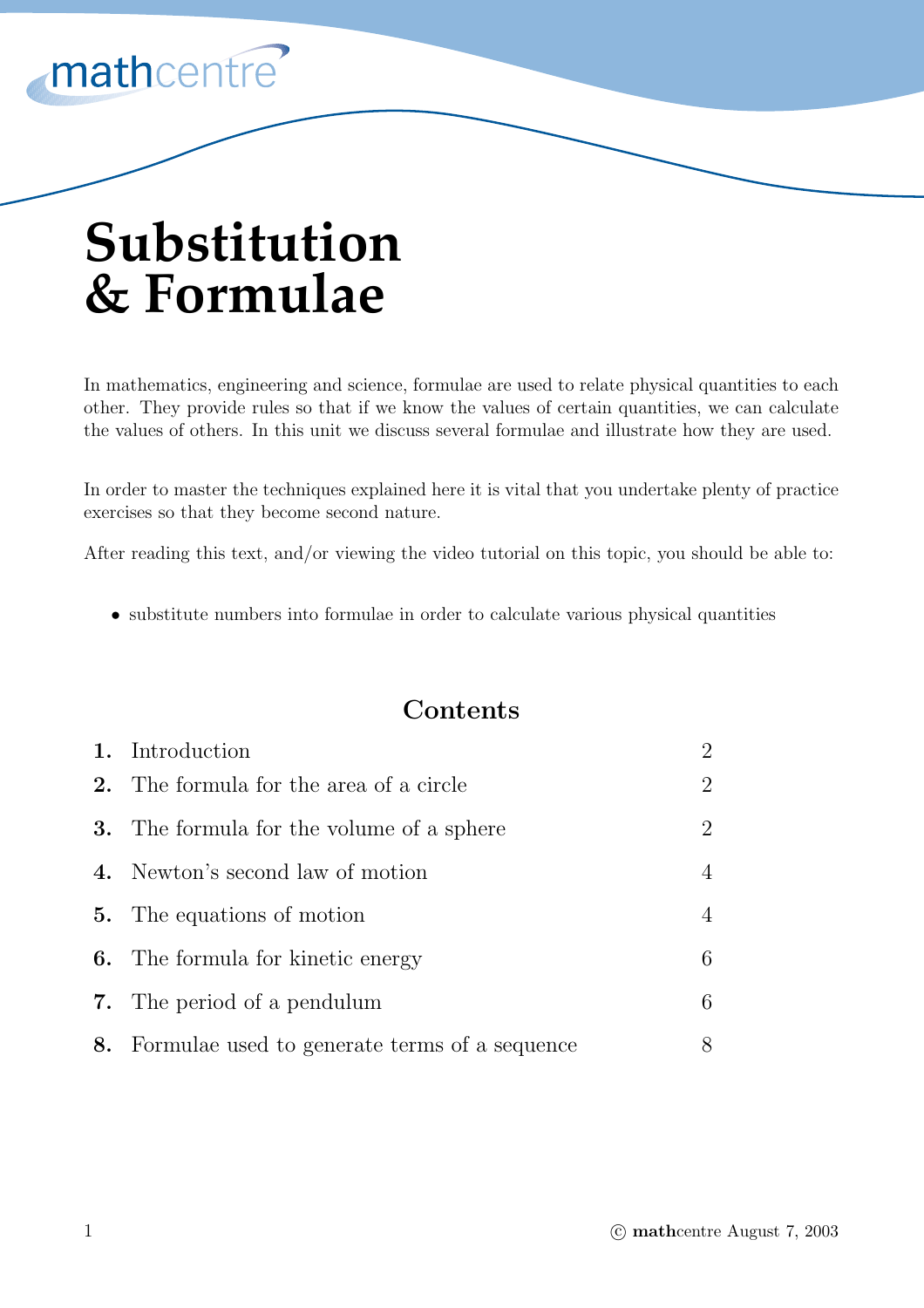### **1. Introduction**

A **formula** is a recipe, or a rule, for doing something. In mathematics, a formula gives a relationship between different quantities. When there is more than one, we use the word **formulae**. There are many standard formulae which have been derived by mathematicians and scientists. In this unit we will see lots of formulae and practice using them.

### **2. The formula for the area of a circle**

The formula which tells us the area of a circle is  $A = \pi r^2$ . Here, r is the radius of the circle, and A is its area. To calculate the area of a circle we square its radius and multiply the result by  $\pi$ . (In the examples which follow we shall approximate  $\pi$  by 3.142.)



#### **Example**

Suppose we wish to find the area of a circular lawn, of radius 3m, in order that we can turf it. We can calculate the area by substituting the value  $r = 3$  in the formula:

$$
A = \pi r^2
$$
  
=  $\pi \times 3^2$   
=  $\pi \times 9$ 

Taking  $\pi$  as 3.142 we can use a calculator to obtain  $A = 28.3$  correct to 1 decimal place. So we would need to purchase approximately  $29 \,\mathrm{m}^2$  of turf in order to cover the lawn.

### **3. The formula for the volume of a sphere**

The formula for the volume, V, of a sphere, or ball, having radius r is  $V = \frac{4}{3}$ 3  $\pi r^3$ .



the volume,  $V$ , of a sphere of radius  $r$ :

$$
V = \frac{4}{3}\pi r^3
$$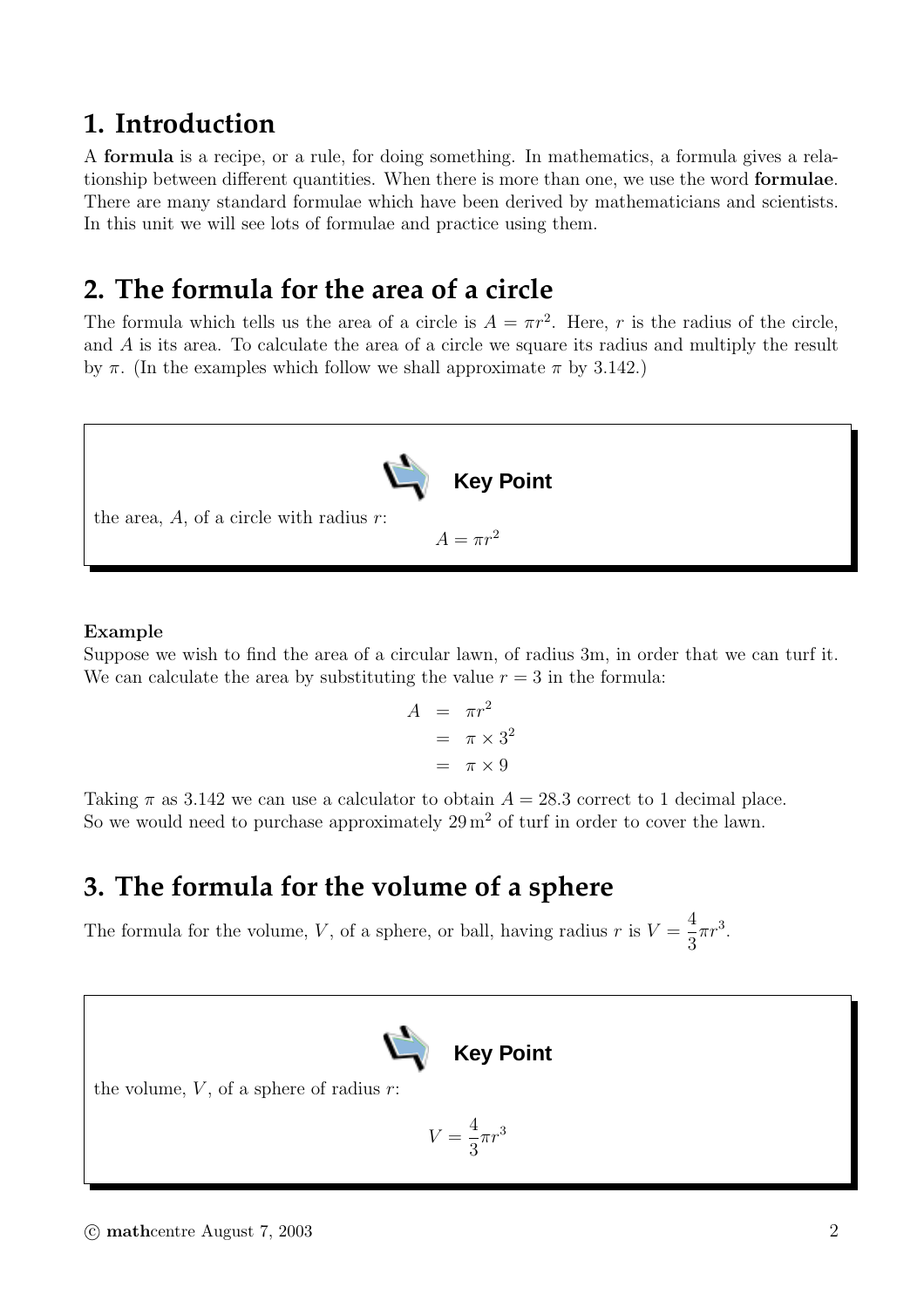### **Example**

Suppose we wish to find the volume of a football which has radius 10cm. Then

$$
V = \frac{4}{3}\pi r^3
$$
  
=  $\frac{4}{3}\pi \times 10^3$   
= 4189 (to 4 significant figures)

So the volume of the football is  $4189 \text{ cm}^3$ .

### **Exercises 1**

Given below are a selection of formulae relating to areas, perimeters and volumes of geometric shapes.

**Circles:** 
$$
A = \pi r^2 = \pi \left(\frac{d^2}{4}\right)
$$
 and  $C = 2\pi r = \pi d$ 

where  $A$  is the area,  $C$  is the circumference,  $r$  is the radius and  $d$  is the diameter.

**Rectangles:**  $A = wh$  and  $P = 2(w + h)$ 

where A is the area, P is the perimeter, w is the width and h is the height.

**Spheres:** 
$$
V = \frac{4}{3}\pi r^3
$$
 and  $A = 4\pi r^2$ 

where  $V$  is the volume,  $A$  is the surface area and  $r$  is the radius.

**Cylinders:**  $V = \pi r^2 h$ ,  $C = 2\pi rh$  and  $A = 2\pi r(r + h)$ 

where  $V$  is the volume,  $C$  is the curved surface area,  $A$  is the surface area of a solid cylinder (including the ends),  $r$  is the radius and  $h$  is the height.

In the following exercises give your answer correct to 1 decimal place.

- 1. What is the area of a circle with radius 3cm?
- 2. What is the circumference of a circle with diameter 5cm?
- 3. What is the perimeter of a rectangle with width 5cm and height 8 cm?
- 4. What is the volume of a sphere with radius 2cm?
- 5. What is the curved surface area of a cylinder with radius 10cm and height 40cm?
- 6. What is the area of a rectangle with width 3.5 cm and height 5.2 cm?
- 7. What is the surface area of a sphere with radius 4.7 cm?
- 8. What is the total surface area of a cylindrical can with radius 5.3 cm and height 8.1 cm?
- 9. What is the total surface area of a solid hemisphere with radius 7.3 cm?
- 10. A strong man's barbell is made up of two spheres, each with radius 15cm joined by a cylinder of length 85cm and radius 2cm. What is the volume of the barbell?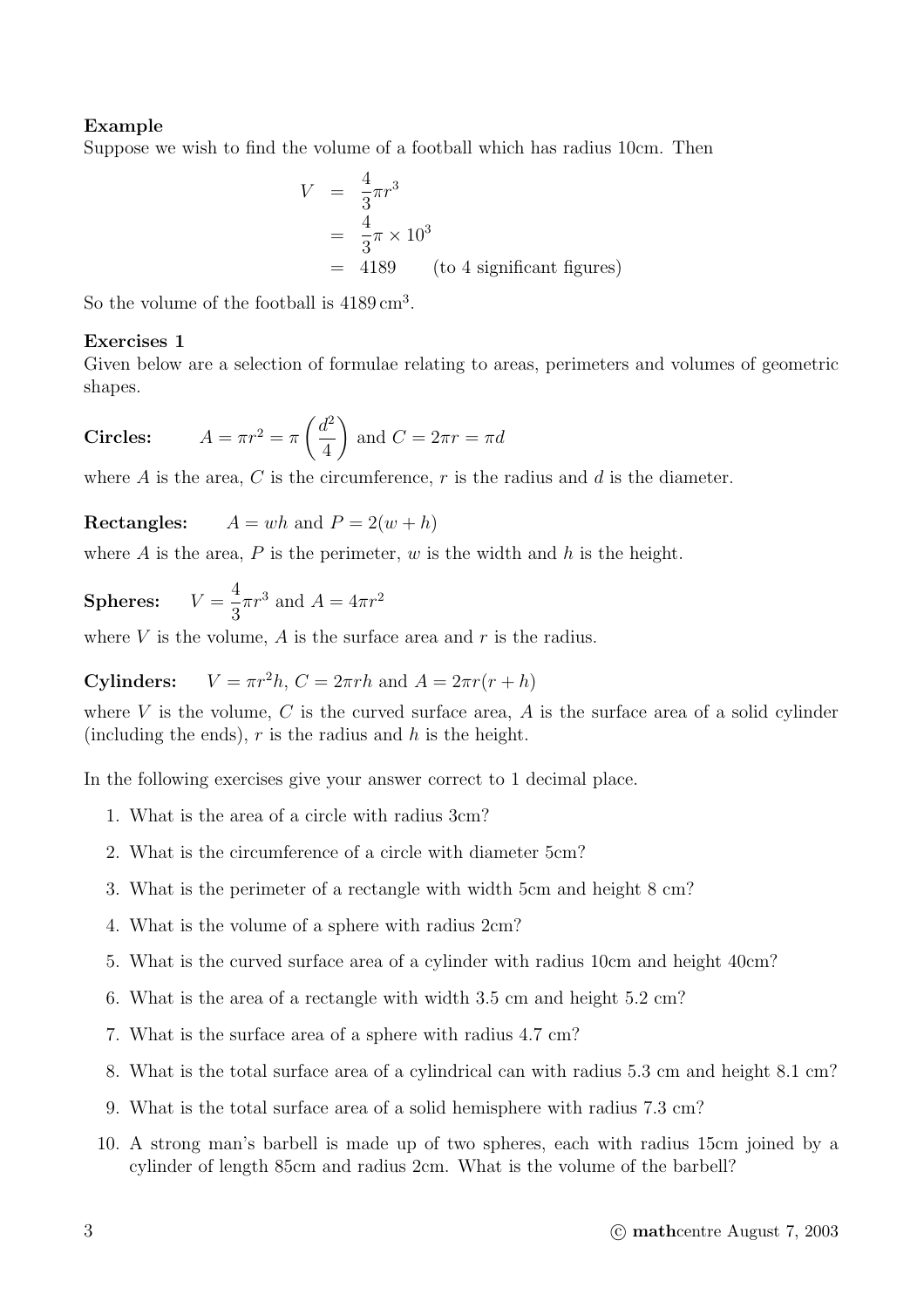# **4. Newton's second law of motion**

This law relates the quantities force F, mass m, and acceleration a, and states  $F = ma$ .



### **Example**

We wish to calculate the force on a circus performer who is fired from a cannon.

His mass is 60 kg and his acceleration on leaving the cannon is  $2.5 \text{ ms}^{-2}$ .

Using Newton's second law:

$$
F = ma
$$
  
= 60 × 2.5  
= 150

So the force on the performer is 150 newtons. (The newton is the unit of force, when the mass is measured in kilograms and the acceleration is measured in metres per second per second).

### **5. The equations of motion**

One of the so-called 'equations of motion' is  $v = u + at$  where  $v =$  final speed,  $u =$  initial speed,  $a = \text{acceleration}, \text{ and } t = \text{time}.$ 

#### **Example**

Suppose an object has an initial speed  $5 \text{ms}^{-1}$  and moves with an acceleration of  $2 \text{ms}^{-2}$  for 3 seconds. We want to calculate its final speed.

$$
v = u + at
$$
  

$$
= 5 + 2 \times 3
$$
  

$$
= 11
$$

So its final speed is  $11ms^{-1}$ .

Here it is worth pointing out the correct order of carrying out the operations in the calculation of  $5+2\times3$ . The multiplication is carried out before the addition. You may recall the BODMAS rule which states the order in which operations should be carried out.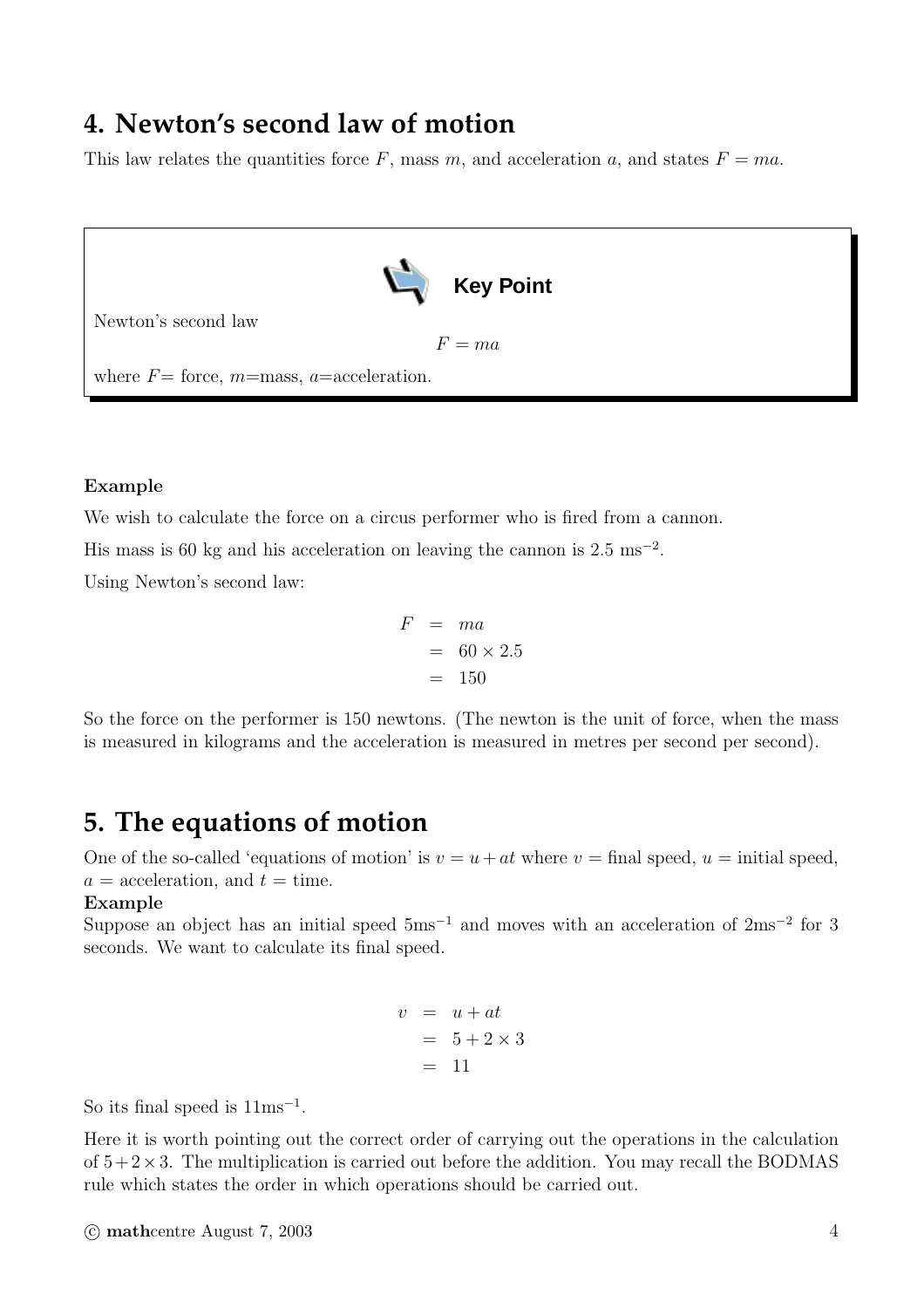**B**rackets p**O**wers **D**ivision **M**ultiplication **A**ddition **S**ubtraction

and so multiplication is carried out before addition.

Another equation of motion states  $v^2 = u^2 + 2as$ . As before,  $v =$  final speed,  $u =$  initial speed,  $a = \text{acceleration}, s = \text{distance travelled}.$ 

#### **Example**

Suppose a stone is dropped from a cliff which is 100m high. Because the stone is simply dropped, rather than thrown, its initial speed is zero, and so  $u = 0$ . Its acceleration will be the acceleration due to gravity which is  $a = 9.8$ ms<sup>-2</sup>. Suppose we wish to calculate the final speed just before the stone hits the water at the foot of the cliff. The stone travels a distance of 100m before hitting the water and so  $s = 100$ . We must substitute all these known values into the formula.

$$
v^2 = u^2 + 2as
$$
  
= 0<sup>2</sup> + 2 × 9.8 × 100  
= 1960

So to calculate v, we need to find the square root of this result:  $v = \sqrt{1960} = 44 \text{ ms}^{-1}$  (to two significant figures).

A third equation of motion is  $s = ut +$ 1 2  $at^2$  where  $s =$  distance travelled,  $t=$  time,  $u =$  initial speed,  $a = \text{acceleration}$ .

#### **Example**

We wish to determine the depth of a well by dropping a stone down it.

We find that it takes 3 seconds for the stone to reach the bottom of the well. As in the previous example, the initial speed is zero and the acceleration due to gravity is  $9.8 \text{ms}^{-2}$ .

We substitute the given values into the formula.

$$
s = ut + \frac{1}{2}at^2
$$
  
= 0 × 3 +  $\frac{1}{2}$  × 9.8 × 3<sup>2</sup>  
= 44

So the depth of the well is 44m (to the nearest whole number).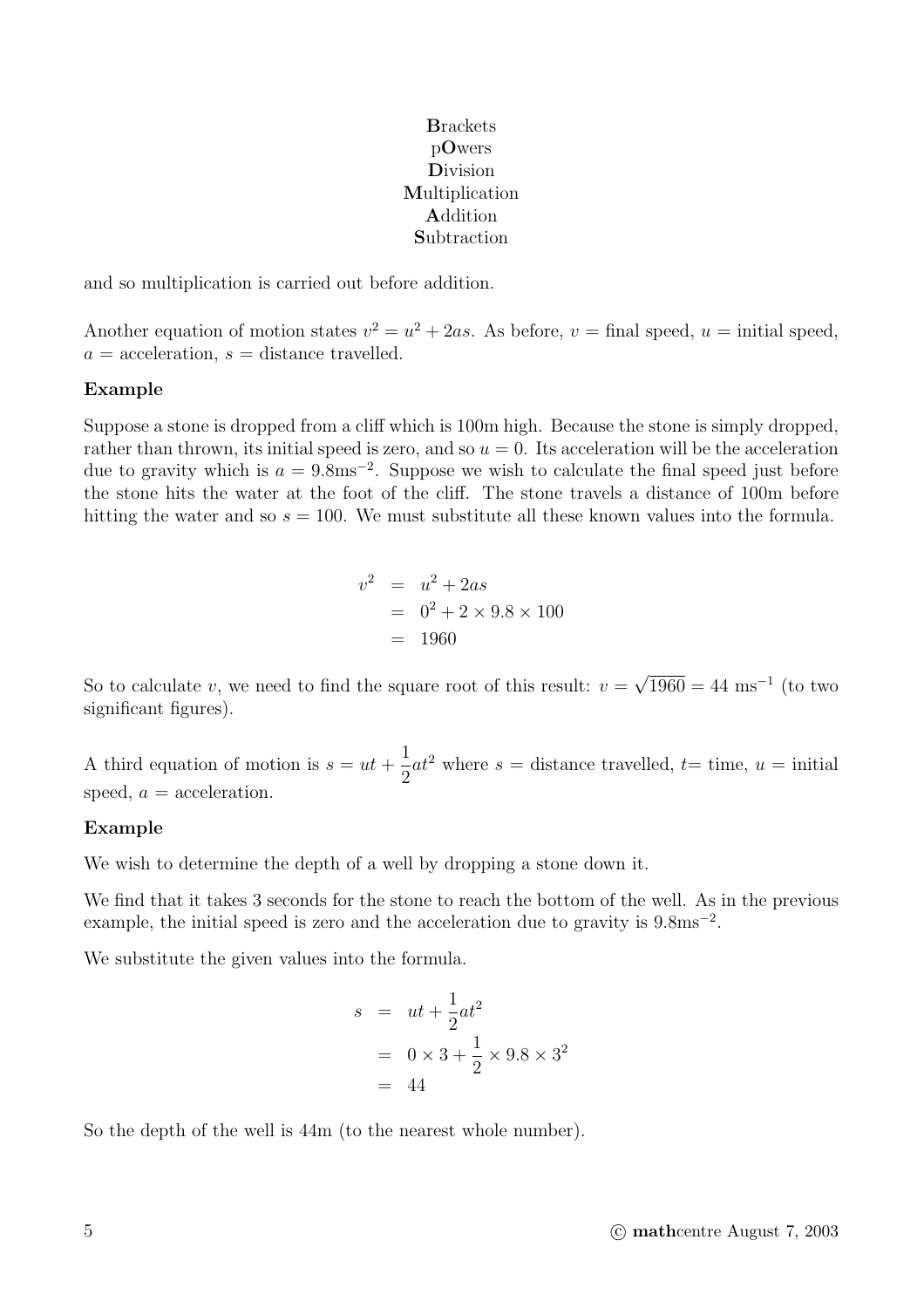

The equations of motion with constant acceleration:

$$
v = u + at
$$
  $v^2 = u^2 + 2as$   $s = ut + \frac{1}{2}at^2$ 

where  $u =$  initial speed,  $v =$  final speed,  $a =$  acceleration,  $t =$  time,  $s =$  distance travelled.

### **6. The formula for kinetic energy**

If an object has mass m and moves with speed v, its kinetic energy  $(K.E.)$  is given by the formula K.E.  $=\frac{1}{2}$ 2  $mv^2$ .



#### **Example**

A sprinter of mass 70 kg runs at a speed of 10ms<sup>−</sup><sup>1</sup>. A truck has mass 2000 kg and moves with a speed of  $20 \text{ms}^{-1}$ .

Let us compare their kinetic energies:

For the sprinter: 2  $mv^2 = \frac{1}{2}$ 2  $\times 70 \times 10^2 = 3500$ 

For the truck:  $K.E. = \frac{1}{2}$ 2  $mv^2 = \frac{1}{2}$ 2  $\times 2000 \times 20^{2} = 400\,000$ 

So the kinetic energy of the truck is more than 100 times greater than that of the sprinter.

When  $m$  is measured in kilograms, and  $v$  is measured in metres per second, the unit of kinetic energy is the joule.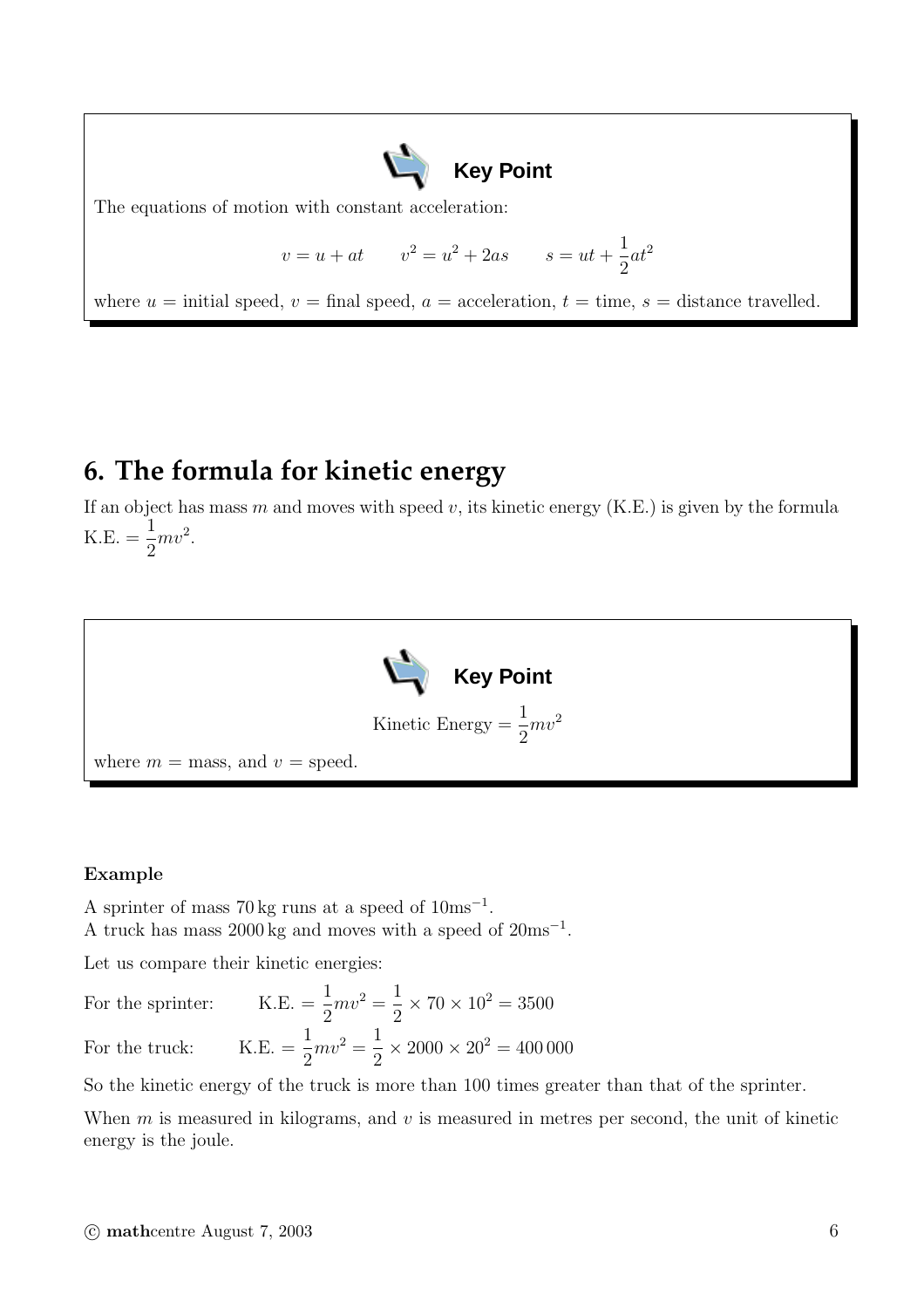### **7. The period of a pendulum**

The formula which tells us the time for a complete swing of a pendulum, i.e. its **period**, T, is  $T=2\pi$  $\sqrt{\ell}$ g . Here  $\ell$  is the length of the pendulum, and g is the acceleration due to gravity which is  $9.8 \text{ ms}^{-2}$ .



### **Example**

Suppose we wish to find the period of a grandfather clock which has a pendulum of length 1m.

$$
T = 2\pi \sqrt{\frac{\ell}{g}}
$$

$$
= 2\pi \sqrt{\frac{1}{9.8}}
$$

$$
= 2\pi \times 0.319
$$

Approximating  $\pi$  by 3.142 we find  $T = 2.007$ . So the period of the pendulum is 2 seconds, to the nearest second.

### **Exercises 2**

Some formulae from mechanics are given below.

### **Constant Acceleration**

 $v = u + at$ ,  $v^2 = u^2 + 2as$  and  $s = ut + \frac{1}{2}$ 2  $at^2$ 

where u is the initial speed, v is the final speed, t is time, s is distance travelled and a is acceleration. In the SI system of units u and v are measured in metres/second  $(m/s \text{ or } ms^{-1})$ , t in seconds (s), s in metres (m) and a in metres per second squared  $(m/s^2 \text{ or } m s^{-2})$ .

### **Work and Energy**

 $W = Fd, K.E. = \frac{1}{2}$ 2  $mv^2$ ,  $P.E. = mgh$ 

where W is work done,  $K.E.$  is kinetic energy,  $P.E.$  is potential energy,  $F$  is force,  $d$  is distance moved by the force, m is mass, v is speed, q is acceleration due to gravity and h is height. In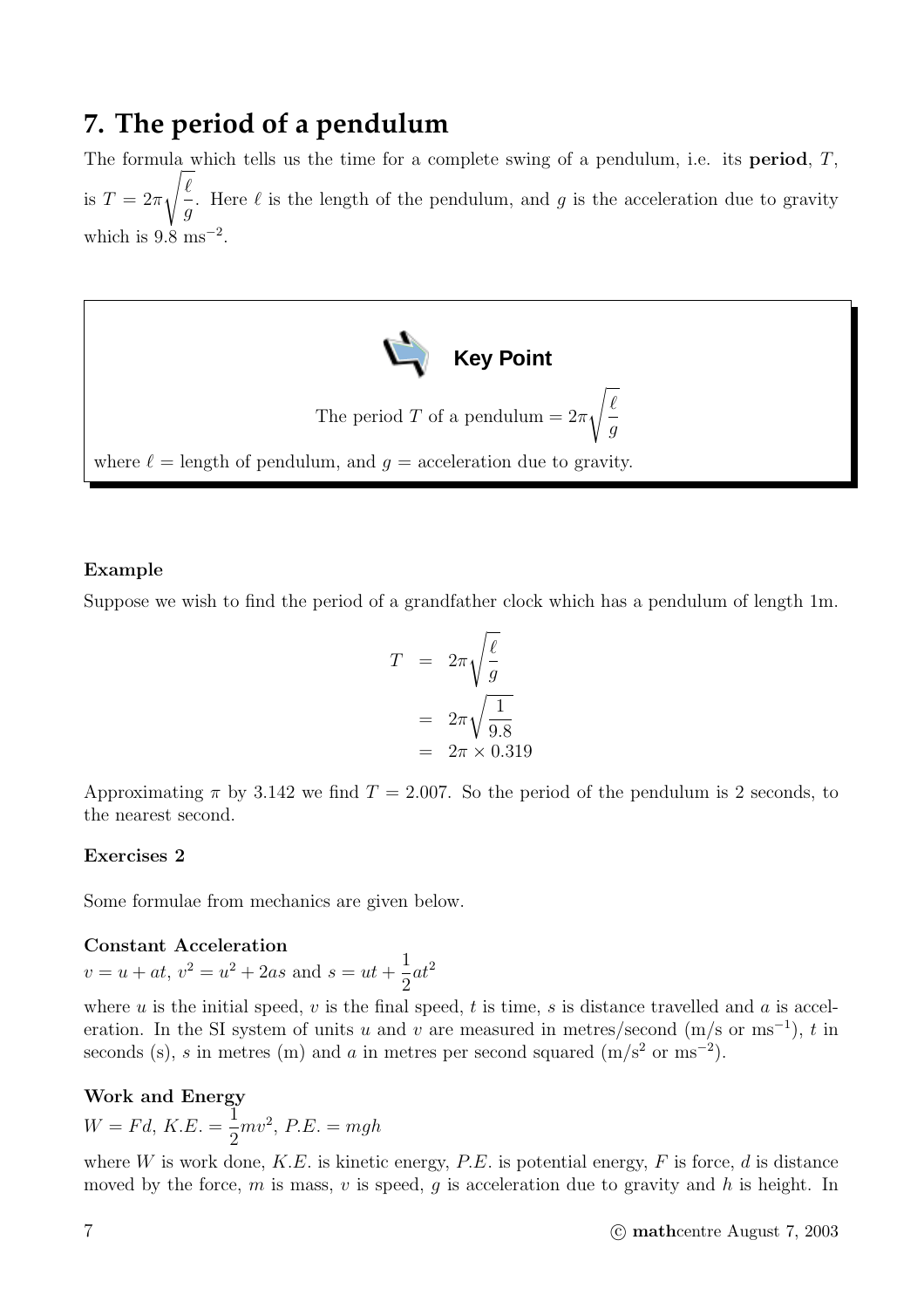the SI system of units W, K.E. and P.E. are measured in Joules (J), F in Newtons (N), d in metres (m), m in kilograms (kg), v in metres per second (m/s or ms<sup>-1</sup>), q in metres per second squared  $(m/s<sup>2</sup> or ms<sup>-2</sup>)$  and h in metres (m).

Throughout these exercises you should take the acceleration due to gravity, q, as  $9.8 \text{ m/s}^2$ .

Give your answers correct to 2 decimal places.

- 1. A car, starting at rest, accelerates at 5  $\text{m/s}^2$  for 3 seconds. What is its final speed (in  $m/s$ ?
- 2. How far does the car in the previous question travel?
- 3. A stone is dropped from the top of a building 32 m tall. Its acceleration is that due to gravity. What is its speed (in  $m/s$ ) when it hits the ground?
- 4. If the mass of the stone in the previous question is 0.1 kg, what is its potential energy when it is released?
- 5. What is the kinetic energy of the stone from the previous two questions when it hits the ground?
- 6. What is the work done by a horizontal force of 10N in moving an object horizontally through 5m.
- 7. Determine the kinetic energy of a mass of 6.2 kg moving at a speed of 3.1 m/s.

## **8. Formulae used to generate terms of a sequence**

There are two simple ways of generating sequences of numbers.

(a) by a rule which tells you how to calculate the next term from the previous term (or possibly from the previous two or more terms)

(b) by a formula which tells you how to calculate each term independently.

Consider the sequence

$$
2,4,6,8,\ldots
$$

This is generated by the rule 'add 2 to the previous term to get the next term, given that the first term is 2'. Alternatively it can be generated from the formula  $u_n = 2n$  (where  $u_n$  means the *n*th term of the sequence). So, for example, to find the 5th term we put  $n = 5$  to get  $u_5 = 2 \times 5 = 10$ .

When using a rule to generate a sequence, if you want to work out a specific term in the sequence you must work out all the previous terms. But when you have a formula you can work out any term you like without having to calculate others.

A famous sequence is the Fibonacci sequence:  $0, 1, 1, 2, 3, 5, 8, \ldots$ 

Here the rule is 'add the previous two terms together to get the next term, given that the first two terms are 0 and 1'. There is a formula which can be used to generate each term independently but it requires some quite complex mathematics to determine it.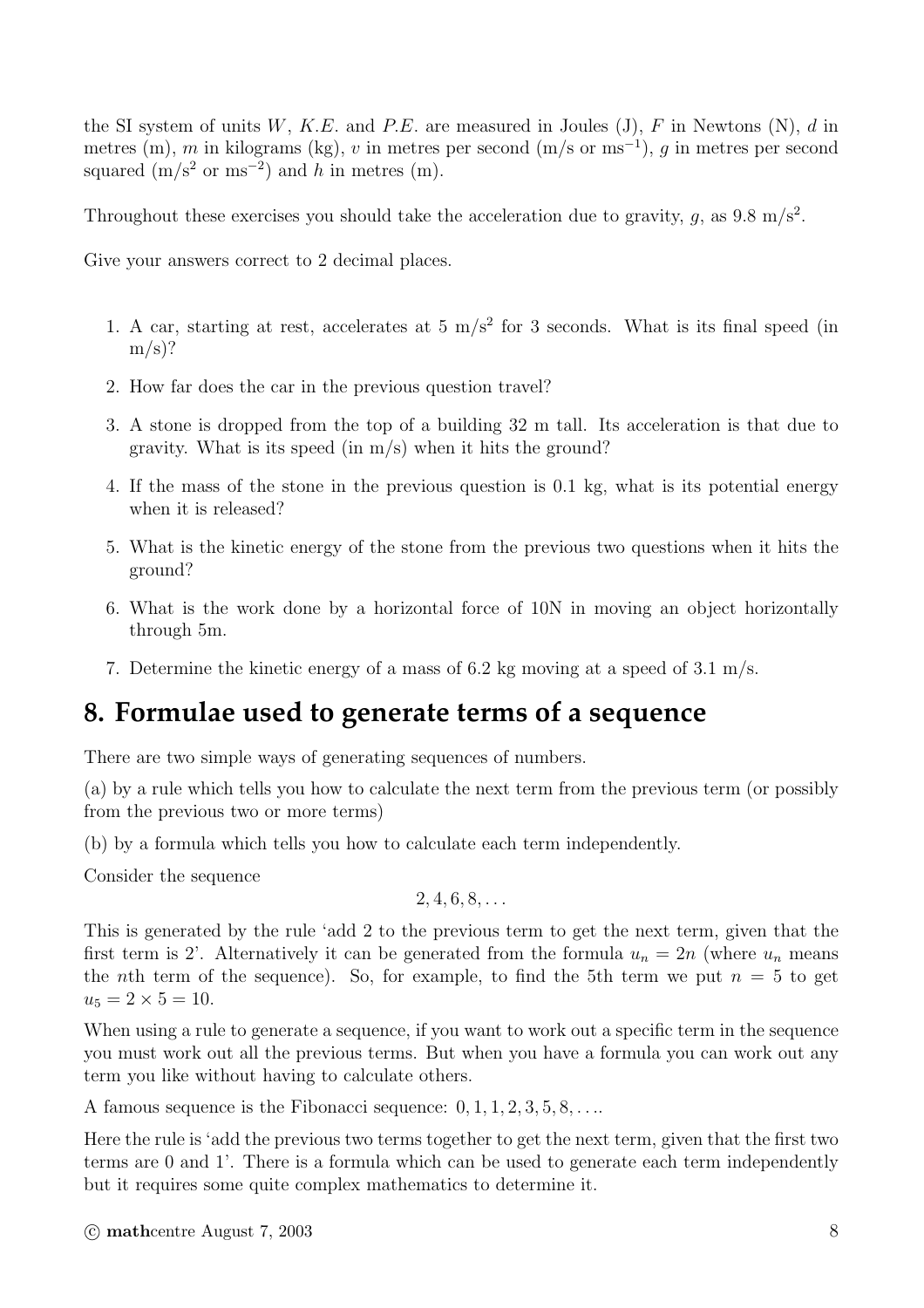The accompanying video shows how a formula can be used in an impressive magic trick.

#### **Exercises 3**

In the exercises below, give answers which are not whole numbers correct to 2 decimal places. Note that questions 7 to 10 involve the exponential, natural logarithm and sine functions. If you are not familiar with these functions then simply omit these questions.

- 1. Calculate the 5th term of the sequence generated by the formula  $u_n = 3n + 1.$
- 2. Calculate the 10th term of the sequence generated by the formula  $u_n = 54 - 2n$ .
- 3. Calculate the 12th term of the sequence generated by the formula  $u_n = n^2 - 10n + 1.$
- 4. Calculate the 5th term of the sequence generated by the formula  $u_n=\frac{1}{2}$  $n(n+1)$ .
- 5. Calculate the 8th term of the sequence generated by the formula  $u_n=\frac{1}{6}$  $n(n+1)(2n+1).$
- 6. Calculate the 6th term of the sequence generated by the formula  $u_n = 2\sqrt{n+3}$  (take the positive square root).
- 7. Calculate the 4th term of the sequence generated by the formula  $u_n = e^{-n/4}.$
- 8. Calculate the 9th term of the sequence generated by the formula  $u_n = \ln\left(\frac{n^2}{10}\right).$
- 9. Calculate the 3rd term of the sequence generated by the formula  $u_n =$  $\int$  ln  $n^3$  $\frac{m}{n^2-1}$ .
- 10. Calculate the 11th term of the sequence generated by the formula  $u_n = \sin\left(\frac{n\pi}{3}\right)$ , where the angle is measured in radians.

### **Answers**

### **Exercise 1**

1)  $28.3 \text{ cm}^2$  2)  $19.6 \text{ cm}$  3)  $26 \text{ cm}$  4)  $33.5 \text{ cm}^3$ 5)  $2513.3 \text{ cm}^2$  6)  $18.2 \text{ cm}^2$  7)  $277.6 \text{ cm}^2$  8)  $446.2 \text{ cm}^2$ 9)  $502.2 \text{ cm}^2$  10)  $29342.5 \text{ cm}^3$